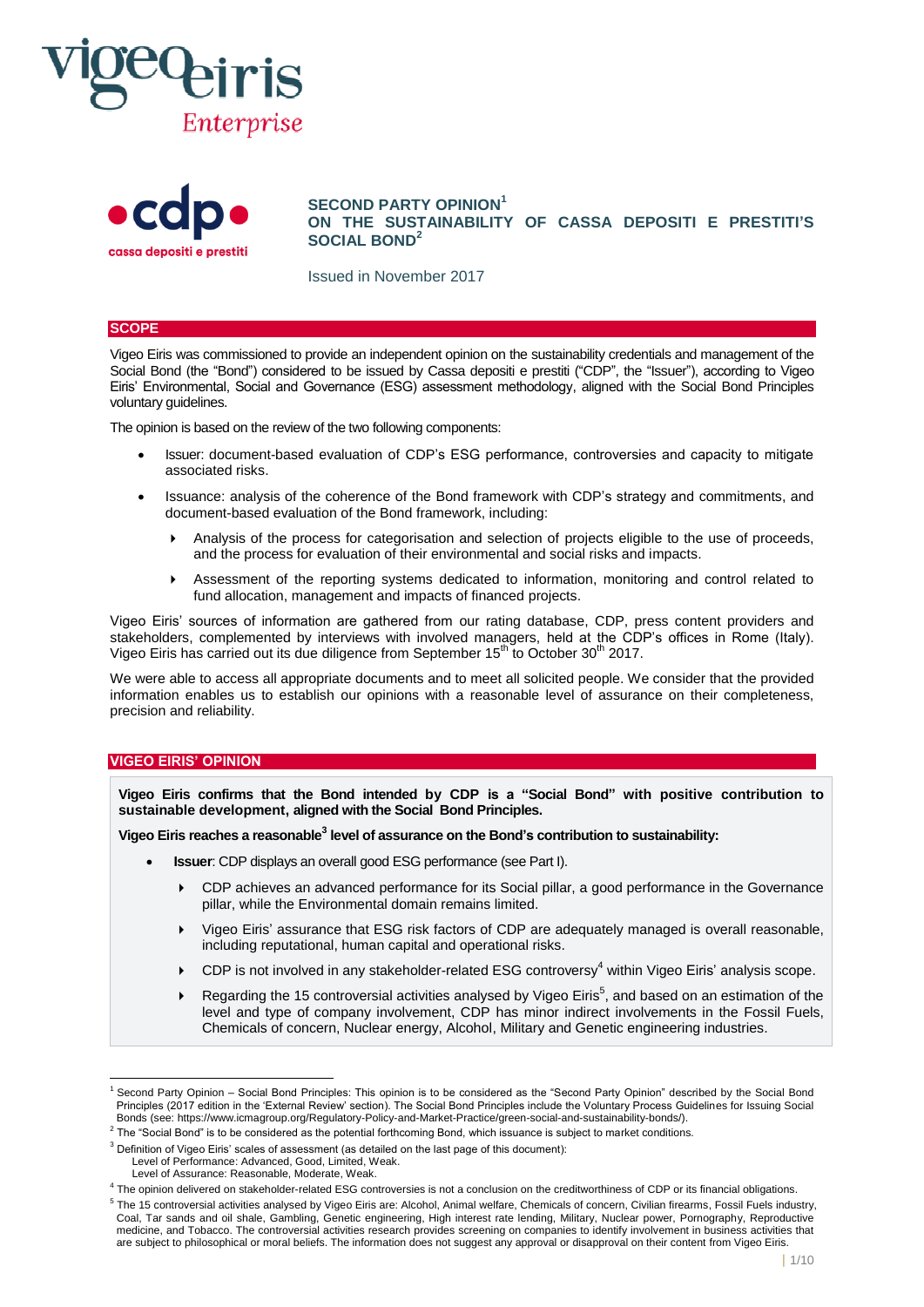

- **Issuance**: The Issuer's Social Bond framework is coherent with CDP's main ESG strategic priorities and is considered to be good(see Part II):
	- ▶ The net proceeds of the Bond will be used to finance and refinance Eligible loans, which contribute to support Italian SMEs located in deprived areas, in line with one United Nations Sustainable Development Goal. Expected benefits associated with the Eligible loans are visible, measurable, relevant and precise.
	- The processes for categorisation, evaluation and selection of Eligible loans are clearly defined, made publically available on CDP's website<sup>6</sup>, and good in terms of transparency, governance and relevance of defined process and eligibility criteria.
	- The rules for the management of proceeds are clearly defined by the Issuer and would enable a documented and transparent allocation process, based on good management of proceeds commitments.
	- The Issuer is committed to report annually, publically and until the net proceeds are fully allocated. The reporting commitments and process are good, covering the fund allocation and social benefits of selected projects, reaching an overall reasonable level of assurance on the Issuer's capacity to report on the Social Bond's use and impacts.

Beyond the Social Bond Principles guidelines, in line with international standards, we have recommended to include in the future conditions regulating the Liquidity Platforms some ESG criteria the SMEs shall fulfil to benefit of CDP's funds.

## **EXTERNAL REVIEW**

CDP's Social Bond issuance is supported by external reviews, provided by:

- Consultant review: the pre-issuance sustainability consultant review, i.e. the hereby Second Party Opinion performed by Vigeo Eiris, on the sustainability credentials of the Social Bond, based on pre-issuance commitments and covering all bond dimensions, i.e. Issuer's sustainability profile and commitments related to the issuance (use of proceeds, evaluation, selection and allocation processes and reporting).
- Consultant review revisions: on the first anniversary of the Social Bond issuance, Vigeo Eiris, the Second Party Opinion provider will review the compliance of Eligible loans with the Eligibility Criteria as well as the allocation process.

*This Opinion is valid as of the date of issuance limited to CDP's 2017 first Social Bond.*

Milan, November 2<sup>nd</sup> 2017

**Federico Pezzolato** Project Manager

 $544$  al

**Stefano Isolica** Senior Sustainability Consultant

**Paul Courtoisier** Sustainable Bond services

#### **Disclaimer**

l

Transparency on the relation between Vigeo Eiris and the Issuer: Vigeo Eiris has never executed any audit mission nor consultancy activity for CDP until so far and no established relationship (financial or other) exists between Vigeo Eiris and CDP.

This opinion aims to explain for investors why the Social Bond is considered as sustainable and responsible, based on the information which has been made available to Vigeo Eiris and which has been analyzed by Vigeo Eiris. Providing this opinion does not mean that Vigeo Eiris certifies the materiality, the excellence or the irreversibility of the projects financed by the Social Bond. CDP is fully responsible for attesting the compliance with its commitments defined in its policies, for their implementation and their monitoring. The opinion delivered by Vigeo Eiris focuses neither on financial performance of the Social Bond, nor on the effective allocation of its proceeds. Vigeo Eiris is not liable for the induced consequences when third parties use this opinion either to make investments decisions or to make any kind of business transaction. The opinion delivered on stakeholder-related ESG controversies is not a conclusion on the creditworthiness of CDP or its financial obligations

Restriction on distribution and use of this Opinion: the opinion is provided by Vigeo Eiris to the Issuer and can only be used by the Issuer. The distribution and publication is at the discretion of the Issuer, submitted to Vigeo Eiris approval.

<sup>&</sup>lt;sup>6</sup> https://en.cdp.it/investors.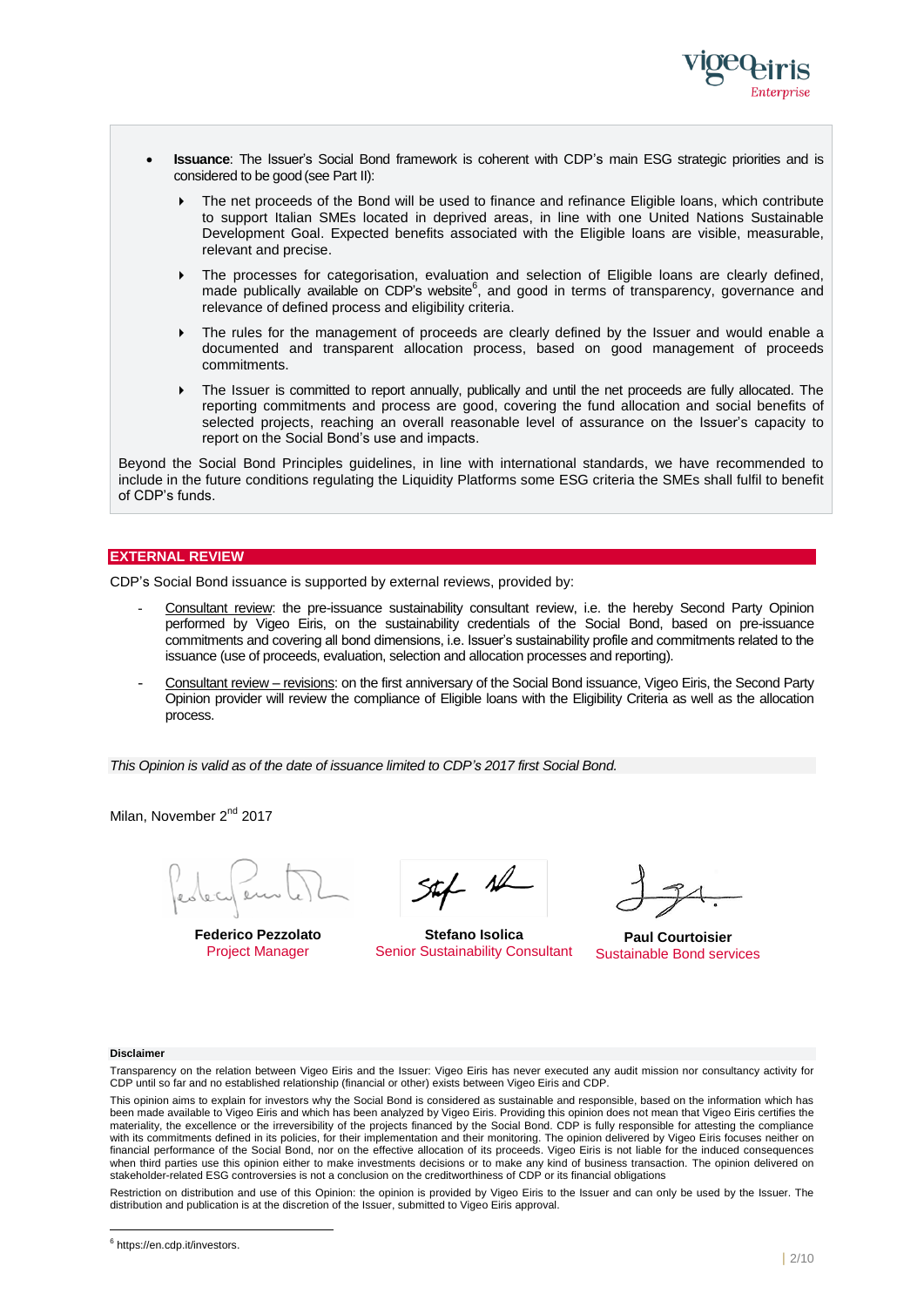

# **DETAILED RESULTS**

# **Part I. ISSUER**

## CDP's ESG performance level

As of October 2017, CDP's overall approach to manage ESG related issues is good.

| <b>Domain</b>                                                                                                                                                                                                                                                                                                                                                                                                              | <b>Comments</b>                                                                                                                                                                                                                                                                                                                                                                                                                                                                                                                                                                                                                                                                                                                                                                                                                                                                                                                                                                                                                              |                                                                                                                                                                                                                                                                                                                                                                                                                                       |
|----------------------------------------------------------------------------------------------------------------------------------------------------------------------------------------------------------------------------------------------------------------------------------------------------------------------------------------------------------------------------------------------------------------------------|----------------------------------------------------------------------------------------------------------------------------------------------------------------------------------------------------------------------------------------------------------------------------------------------------------------------------------------------------------------------------------------------------------------------------------------------------------------------------------------------------------------------------------------------------------------------------------------------------------------------------------------------------------------------------------------------------------------------------------------------------------------------------------------------------------------------------------------------------------------------------------------------------------------------------------------------------------------------------------------------------------------------------------------------|---------------------------------------------------------------------------------------------------------------------------------------------------------------------------------------------------------------------------------------------------------------------------------------------------------------------------------------------------------------------------------------------------------------------------------------|
|                                                                                                                                                                                                                                                                                                                                                                                                                            | CDP displays a limited performance in the Environment domain.<br>CDP commits to considering environmental factors in investment strategies and credit risk<br>assessment and reducing its own direct environmental impacts. A process is currently in<br>place for the adoption of corporate environmental standards to be applied to lending and<br>financing processes, aimed at systematizing the current climate-related investments. For<br>specific projects, CDP adopts ad hoc policies.<br>At this regard, CDP set up dedicated financing channels to support the energy transition. In<br>particular, CDP invests in several climate-related investments promoting sustainable and<br>environment-positive development, such as the Sustainable Growth Fund; Kyoto Fund;<br>Low environmental impact vehicles Fund; Ministry of the Environment and Land and Sea<br>Protection (MATTM) Fund; 2020 European Fund for Energy, Climate Change and<br>Infrastructure; the European Energy Efficiency Fund on energy saving initiatives. |                                                                                                                                                                                                                                                                                                                                                                                                                                       |
| Environment                                                                                                                                                                                                                                                                                                                                                                                                                |                                                                                                                                                                                                                                                                                                                                                                                                                                                                                                                                                                                                                                                                                                                                                                                                                                                                                                                                                                                                                                              |                                                                                                                                                                                                                                                                                                                                                                                                                                       |
|                                                                                                                                                                                                                                                                                                                                                                                                                            |                                                                                                                                                                                                                                                                                                                                                                                                                                                                                                                                                                                                                                                                                                                                                                                                                                                                                                                                                                                                                                              |                                                                                                                                                                                                                                                                                                                                                                                                                                       |
|                                                                                                                                                                                                                                                                                                                                                                                                                            | Social                                                                                                                                                                                                                                                                                                                                                                                                                                                                                                                                                                                                                                                                                                                                                                                                                                                                                                                                                                                                                                       | CDP obtains an advanced performance in the Community Involvement domain. The<br>Issuer formalised its commitment to promote social and economic development in its Code<br>of Conduct and in its 2016-2020 Business Plan. It allocates resources to support SMEs<br>and the access to basic services, with the amount of assets allocated to economic and<br>social development displaying an increasing trend over the past 5 years. |
| In terms of Business Behaviour, CDP performance is good, having adopted a formalised<br>commitment to responsible relations with customers in its Code of ethics, including non-<br>discrimination and equal treatment of clients and transparency of the processes. A<br>complaint management system is in place.                                                                                                         |                                                                                                                                                                                                                                                                                                                                                                                                                                                                                                                                                                                                                                                                                                                                                                                                                                                                                                                                                                                                                                              | Good                                                                                                                                                                                                                                                                                                                                                                                                                                  |
| CDP's performance in the Human Resources domain is advanced. Social dialogue is<br>implemented and there is a dedicated structure to deal with employees' representatives.<br>Training is considered as a key element in employees' management (Skills enrichment is<br>part of the 2016-2020 Business Plan), as well as regular performance assessment<br>interviews. Finally, CDP obtained an OHSAS 18001 certification. |                                                                                                                                                                                                                                                                                                                                                                                                                                                                                                                                                                                                                                                                                                                                                                                                                                                                                                                                                                                                                                              | Limited                                                                                                                                                                                                                                                                                                                                                                                                                               |
| In the Human Rights domain, the Issuer seems not to have adopted its own policies and<br>measures to assess human rights risks. Regarding its portfolio management, CDP adopts<br>ad hoc policies. With regard to non-discrimination, the Code of Conduct, where the<br>commitment is formalised, is part of a training programme mandatory for all employees.                                                             |                                                                                                                                                                                                                                                                                                                                                                                                                                                                                                                                                                                                                                                                                                                                                                                                                                                                                                                                                                                                                                              | Weak                                                                                                                                                                                                                                                                                                                                                                                                                                  |
| Governance                                                                                                                                                                                                                                                                                                                                                                                                                 | CDP achieves a good performance in terms of business ethics. In conformity with the<br>Italian Legislative Decree 231/2001, CDP Code of ethics and its Principles of the<br>Compliance System, CDP established an Anti-Money Laundering Unit which, along with<br>the Chief Audit Officer, is in charge of compliance with business ethics-related regulation<br>and which can be contacted by employees confidentially. Under the obligation of keeping                                                                                                                                                                                                                                                                                                                                                                                                                                                                                                                                                                                     | Advanced                                                                                                                                                                                                                                                                                                                                                                                                                              |
|                                                                                                                                                                                                                                                                                                                                                                                                                            | customer records, CDP activated KYC procedures. Finally, CDP displays a good<br>performance on transparent influence strategies thanks to a formalized commitment and<br>the disclosure of information about its lobbying activities in the EU Register of Interest<br>Representatives.                                                                                                                                                                                                                                                                                                                                                                                                                                                                                                                                                                                                                                                                                                                                                      | Good                                                                                                                                                                                                                                                                                                                                                                                                                                  |
|                                                                                                                                                                                                                                                                                                                                                                                                                            | In terms of Corporate Governance, CDP's performance is good even if room for<br>improvement is present in terms of transparency and reporting on CSR-key material<br>issues. The department "Group Identity & Communications & Sustainability" has the<br>ownership of the activities related to CSR.                                                                                                                                                                                                                                                                                                                                                                                                                                                                                                                                                                                                                                                                                                                                        | Limited                                                                                                                                                                                                                                                                                                                                                                                                                               |
|                                                                                                                                                                                                                                                                                                                                                                                                                            | A corporate governance framework is in place, covering most of the relevant features:<br>interaction between shareholders and board (conflict of interests), organization of the<br>Board and its functioning, definition of the company's risk profile (risks mapping and                                                                                                                                                                                                                                                                                                                                                                                                                                                                                                                                                                                                                                                                                                                                                                   |                                                                                                                                                                                                                                                                                                                                                                                                                                       |
|                                                                                                                                                                                                                                                                                                                                                                                                                            | management), executive remuneration policy. The majority of Board members are non-<br>executive directors and the company's internal controls system covers the standard issues<br>related to financial, operational, and legal risks. Regarding variable remuneration and the<br>economic performance of the company, predetermined economic and operational<br>performance indicators are present, but these are not disclosed.                                                                                                                                                                                                                                                                                                                                                                                                                                                                                                                                                                                                            | Weak                                                                                                                                                                                                                                                                                                                                                                                                                                  |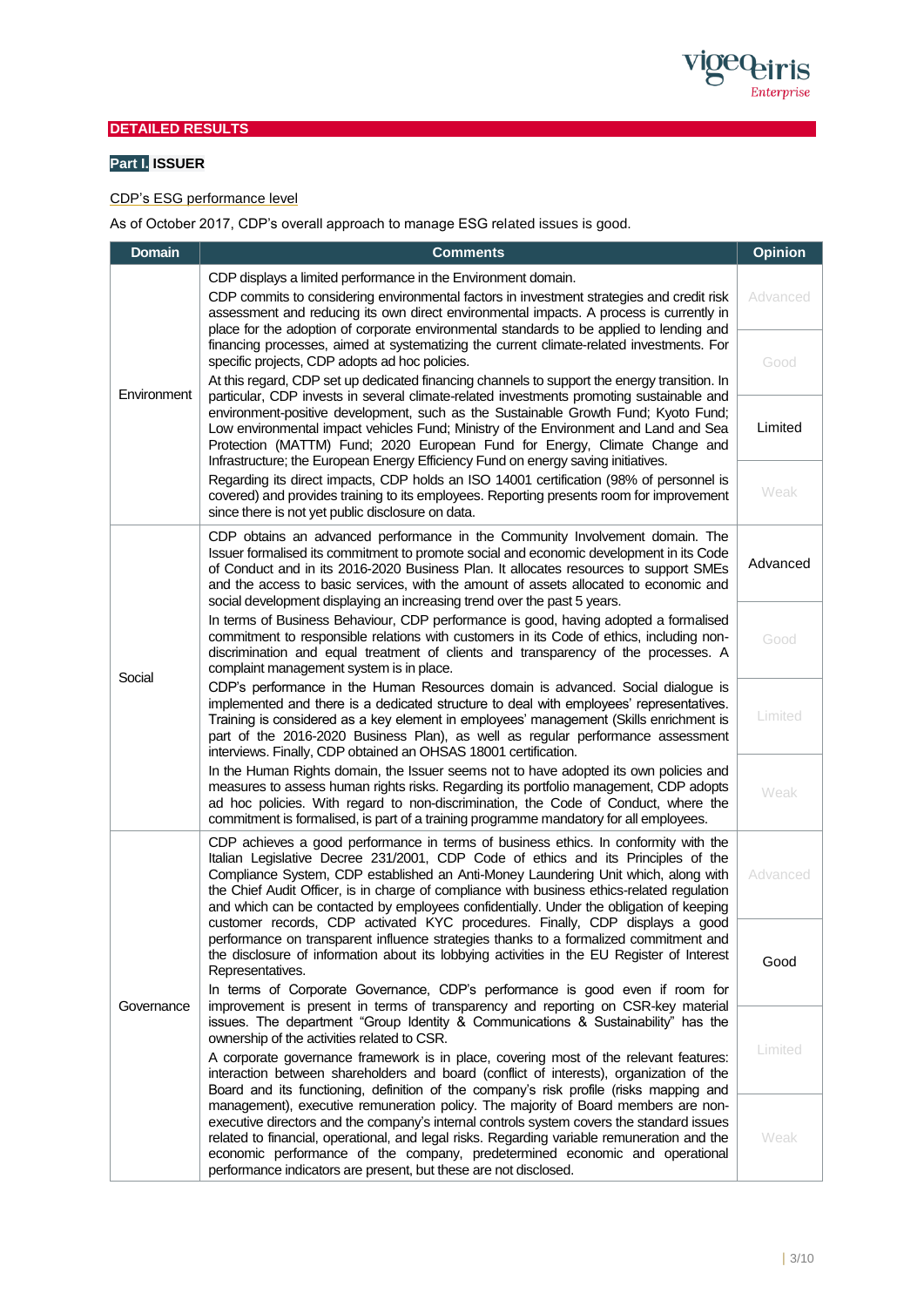

## Stakeholder-related ESG controversies and Involvement in controversial activities

As of October 30<sup>th</sup> 2017, CDP is not involved in any controversy. Thus, Vigeo Eiris does not express any assessment on CDP's ability to mitigate ESG controversy risk.

Regarding the 15 controversial activities analyzed by Vigeo Eiris, and based on an estimation of the level and type of company involvement, CDP, because of its role as a major shareholder in large Italian enterprises and given that the ownership of these stakes is not instrumental to the core activity of CDP, is indirectly involved in the following:

- Fossil fuels: CDP's level of involvement in Fossil Fuels is minor. Vigeo Eiris estimates that the Issuer derives 0- 10% of its turnover from this controversial activity, thorugh its 26% stake in Eni, an energy company operating in the exploration, development and extraction of oil and natural gas.
- Chemicals of concern: CDP's level of involvement in Chemicals of concern is minor. CDP holds 26% of Eni, an energy company operating in the exploration, development and extraction of oil and natural gas. Eni also operates in the chemical industry through Versalis and provides chemicals subject of controversy such as Bisphenol A, phenols or PVC.
- Nuclear energy: CDP's level of involvement in Nuclear energy is minor. Vigeo Eiris estimates that the Issuer derives 0-5% of its turnover from this controversial activity. This turnover is derived from major nuclear parts and services: through its controlled company CDP Equity, CDP holds a 60% stake in Ansaldo Energia, a company operating in the power generation industry, servicing and working in the nuclear energy sector.
- Alcohol: CDP's level of involvement in Alcohol is minor. Vigeo Eiris estimates that the Issuer derives 0-5% of its turnover from this controversial activity, through FSI Investimenti (controlled at 77% by CDP Equity), holding 28% of Inalca Food and Beverages, which sells alcoholic beverages such as wine, beer or liquor.
- Genetic engineering (GMO): CDP's level of involvement in Genetic engineering is minor. Through FSI Investimenti (controlled at 77% by CDP Equity), CDP holds 28% of Inalca Food and Beverages, which sells food products potentially containing GMOs and does not appear to have adopted any policy to avoid or to label products containing GMOs.
- Military: CDP's level of involvement in Military is minor. Through Fintecna, CDP holds 72% of Fincantieri, a shipbuilding company operating in the naval vessels sector.

CDP is not involved in any of the 10 other controversial activities analyzed by Vigeo Eiris, namely: Animal welfare, Civilian firearms, Coal, Tar sands and oil shale, Gambling, High interest rate lending, Pornography, Reproductive medicine, and Tobacco.

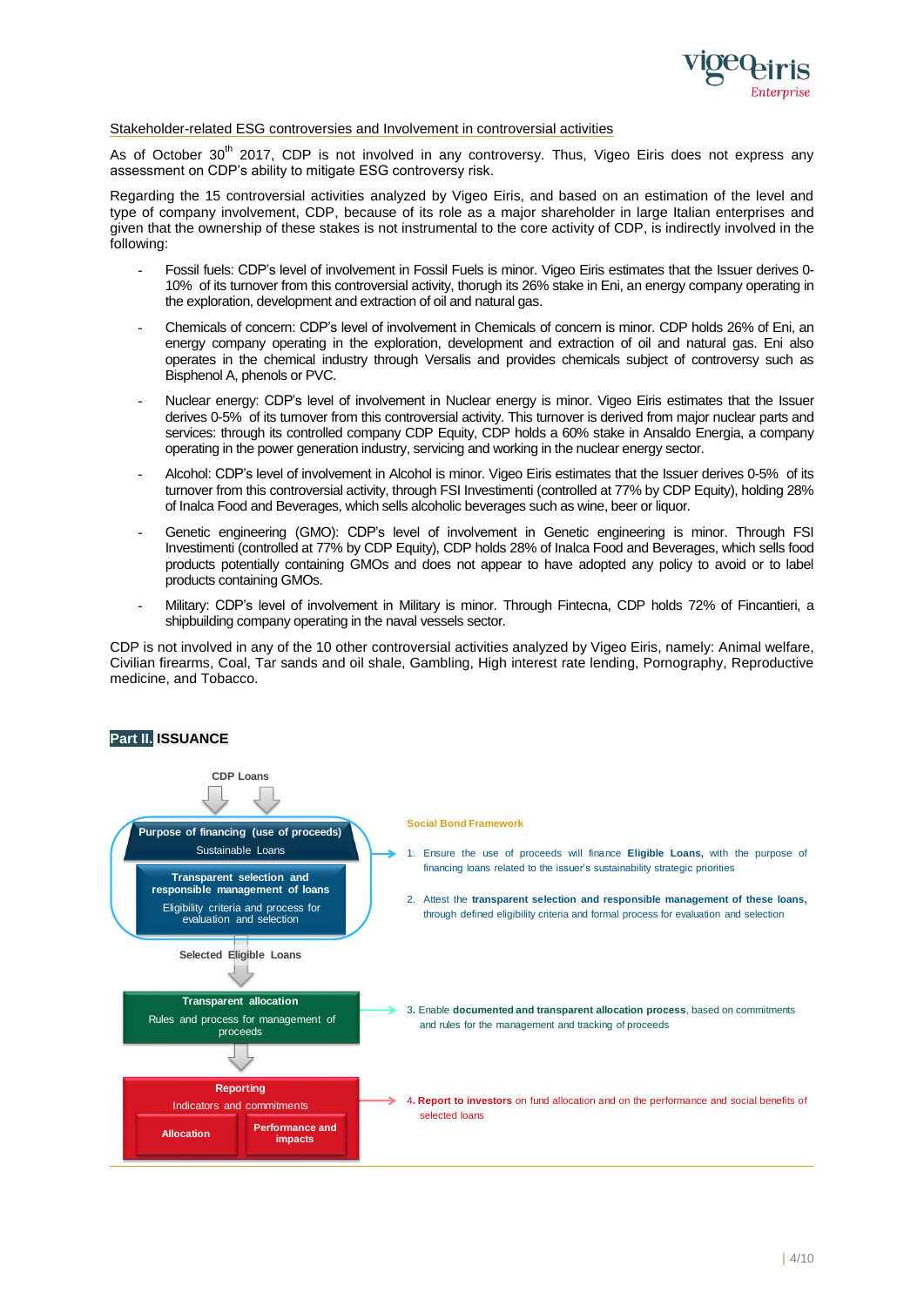

## Coherence of the issuance

**CDP's Social Bond framework is coherent with the organization's main ESG strategic priorities, and contributes to the achievement of its commitments and objectives. Vigeo Eiris has a reasonable level of assurance of CDP's capacity to integrate relevant issues in terms of social responsibility in the selected project management.**

CDP is the National Promotional Institution, with the public mandate to support the growth of the Italian economy and invest in the competitiveness of the country.

The CDP's commitment is highlighted in the company's By-laws, Code of Ethics and Corporate Governance and Responsible Investment Principles.

- By-laws: "The corporate objective of the Company is: ... Investments in research, development, innovation, protection and leveraging of cultural assets, promotion of tourism, environment and energy efficiency, green economy….".
- Code of Ethics: "CDP and the coordinated companies act with full awareness of our role at the service of the country. We assess the economic, social and environmental impact of our actions from a long-term perspective … We recognize the importance of protecting the environment as a primary good and are committed to promoting the rational use of resources in CDP and in the coordinated companies and devoting attention to finding innovative solutions for saving energy."
- Corporate Governance and Responsible Investment Principles, covering the following topics: i) Shareholders responsibility and rights; ii) Corporate Governance Structure; iii) Remuneration; iv) Reporting, accounts and audit; v) Sustainable Business Practices; vi) Engagement and Communication.

The 2016-2020 Business Plan has further fostered CDP commitment towards sustainable development. The CDP's Social Bond Framework appears to be one of the tools to fulfill the Business Plan targets.

### Use of proceeds

**Vigeo Eiris estimates that the definition of the Eligible loans is clear and that the expected social benefits associated with the Eligible loans are visible, measurable, relevant and precise.**

**Vigeo Eiris considers that the Eligible loans' contribution to sustainable development is positive, due to described expected social benefits associated with Eligible loans on socioeconomic advancement and access to credit.**

The net proceeds of the Social Bond will be used to finance and refinance, in whole or in part, Eligible loans included in one Eligible category:

SMEs financing for (i) supporting Italian employment, (ii) Italian economic growth through the support of areas and populations in Italy affected by natural disasters and (iii) economically underperforming Italian regions.

Disbursements include past and future disbursements corresponding to on-going and future loans for target SMEs located in Italy.

|                                     | <b>CDP's description</b>                                                                                                                                                                                                                          |                                                                                                                                                                                                                                                            | <b>Vigeo Eiris' comments</b>                                                                                                 |                                                                                                                                                                |  |
|-------------------------------------|---------------------------------------------------------------------------------------------------------------------------------------------------------------------------------------------------------------------------------------------------|------------------------------------------------------------------------------------------------------------------------------------------------------------------------------------------------------------------------------------------------------------|------------------------------------------------------------------------------------------------------------------------------|----------------------------------------------------------------------------------------------------------------------------------------------------------------|--|
| <b>Eligible</b><br>category         | <b>Definition</b>                                                                                                                                                                                                                                 | <b>Objectives</b>                                                                                                                                                                                                                                          | <b>Sustainability</b><br>benefits                                                                                            | <b>Analysis</b>                                                                                                                                                |  |
| <b>SME<sub>s</sub></b><br>financing | SMEs financing for<br>(i) supporting Italian<br>employment, (ii)<br>Italian economic<br>growth through the<br>support of areas and<br>populations affected<br>by natural disasters<br>or (iii) economically<br>underperforming<br>Italian regions | Socioeconomic<br>$\bullet$<br>advancement and<br>empowerment<br>Access to<br>$\bullet$<br>financing and<br>financial services<br>Employment<br>$\bullet$<br>support including<br>through the<br>potential effect of<br>SME financing and<br>microfinancing | <b>Socioeconomic</b><br>advancement<br>GDP per capita<br><b>Access to credit</b><br>New lending to<br><b>SME<sub>s</sub></b> | The definition is clear and<br>the content is relevant, in<br>line with CDP's strategy.<br>The objectives are visible,<br>relevant, measurable and<br>precise. |  |

The definition of the Eligible category, related objectives and expected social benefits have been evaluated in the table below:

For a more precise description of the Eligible category, we have recommended the adoption of quantitative targets.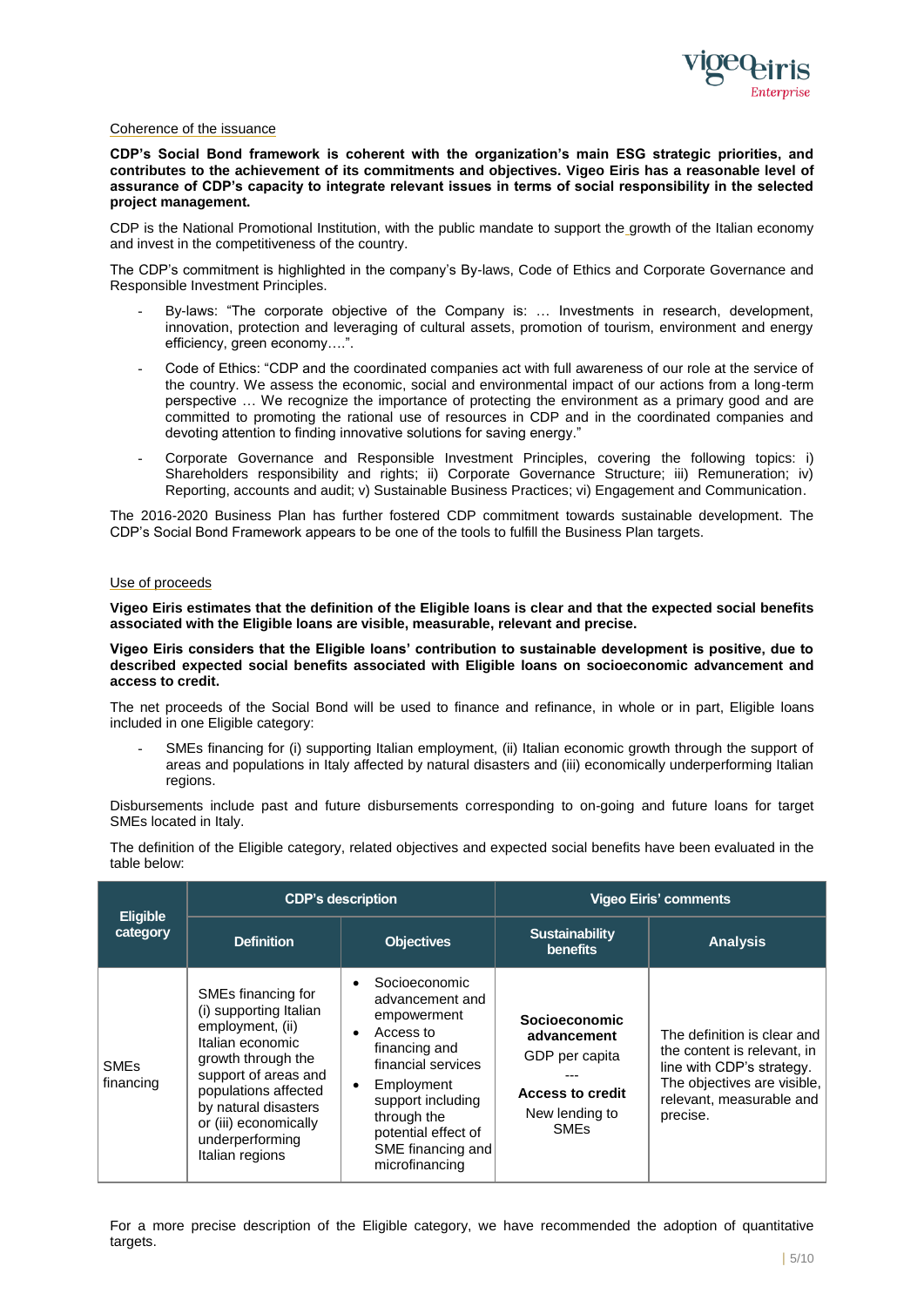

Vigeo Eiris considers that the Eligible loans align with one of the 17 United Nations Sustainable Development Goals (UN SDG), namely SDG 8: Decent work and economic growth.



The UN SDG 8 consists in promoting inclusive and sustainable economic growth, employment and decent work for all with targets on the encouragement of formalization and growth of micro-, smalland medium-sized enterprises, including through access to financial services. By using the Social Bond proceeds to (re)finance defined Eligible loans, the Issuer is contributing to the UN SDG 8, with regards to the above-mentioned target.

#### Process for loans evaluation and selection

#### **Vigeo Eiris considers that the evaluation and selection process of the Eligible loans is clearly defined.**

**The process for project evaluation and selection is good, regarding the transparency, governance and relevance of the defined internal process and eligibility criteria, aligned with the Social Bond Principles guidelines.**

The Issuer is committed to attest the transparency and efficiency of selection process and the responsible management of the proceeds, through defined eligibility criteria as reported within the existing Social Bond framework, which have been evaluated by Vigeo Eiris using our evaluation methodology based on international and sectors standards, aligned with the Social Bond Principles guidelines.

The evaluation and selection process is clearly defined, formalized and publically available. It is based on relevant internal expertise and internal roles and responsibilities are well-defined:

- CDP has set up an *ad hoc* Social Bond Working Group composed by representatives from several functions across the organization:
	- Finance department
	- Business department
	- Investor Relations department
	- Corporate Social Responsibility department.
- The Social Bond Working Group has defined the evaluation and selection criteria and will oversee the Social Bond framework implementation and evolution in order to consider potential new Eligible categories.

The process relies on relevant selection and exclusion criteria. In particular:

- The loans shall be selected among those issued through the Liquidity Platforms operating under agreements with the Italian Banking Association, which requires that the beneficiaries of the loans shall be SMEs, as defined in the agreements (i.e. autonomous enterprises that employ fewer than 250 persons).
- Furthermore, additional criteria shall be satisfied:
	- The SMEs shall be located in Italian deprived areas which either are:
		- regions with the level of GDP (gross domestic product at market prices per inhabitant) lower than the national average (reference data from Istat statistical data, annual edition) or
		- recognized by the State through a law as an area affected by natural disasters (e.g. heart quakes).
	- SMEs involved in a defined list of controversial business activities (both manufacturing and distribution) are excluded from receiving loans within the existing Social Bond framework. Excluded sectors are: tobacco, mining of non-ferrous metal ores, uranium and enriched thorium, armament, explosives, alcohol, gambling and betting. The selection of Eligible loans will be based on the Italian ATECO Codes adopted by SMEs, equivalent to the European NACE Codes.
	- In addition, loans must be exclusively devoted to working capital and new investments and not used for debt restructuring.

Beyond the Social Bond Principles guidelines, in line with international standards, we have recommended to include in the future agreements with the Italian Banking Association related to the Liquidity Platform some ESG criteria the SMEs shall fulfil to benefit of CDP's funds.

### Management of proceeds

**Vigeo Eiris considers that the Issuer's rules for management of proceeds are clearly defined and would enable a documented and formalized transparent allocation process.**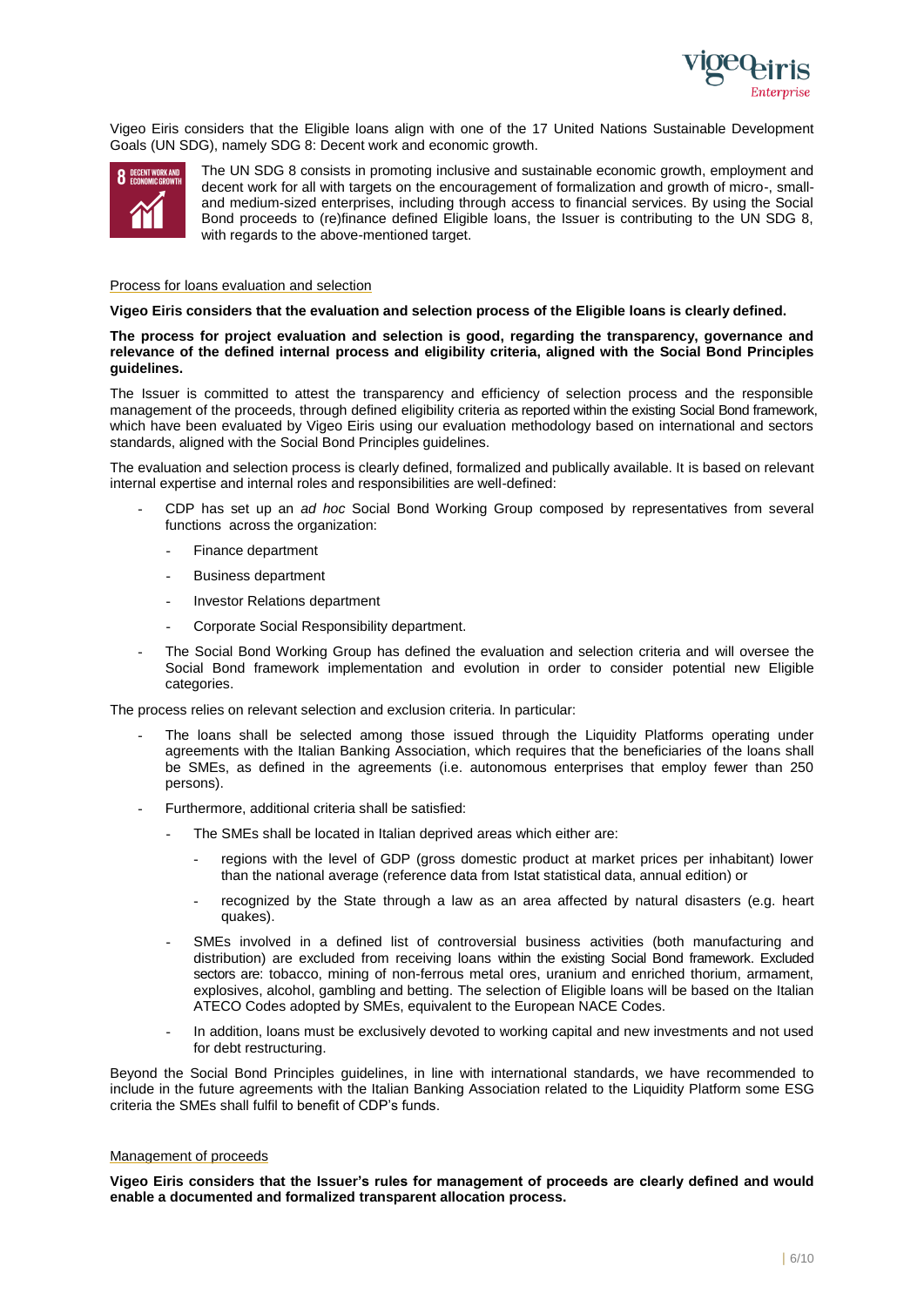

The net proceeds and unallocated funds of the bond will be managed within CDP liquidity portfolio, in a current account held with the Italian State Treasury. Unallocated funds will be invested in accordance with CDP's risk rules in money market activity such as, for example, marketable securities.

Under the supervision of the Social Bond Working Group, the "Loan Portfolio Management" Area will ensure an accurate allocation of proceeds. It will be in charge of the annual review of SME loans funded through the Liquidity Platforms, identifying loans that meet the eligibility criteria and allocating the bond proceeds from the treasury to these loans.

If there are any early loan repayments, or loans that mature before the maturity of the bond, or beneficiaries fail to respect Eligibility criteria, the proceeds from the Social Bond will be re-allocated towards alternative Eligible loans.

#### Monitoring & Reporting

**The process for data collection, consolidation and reporting has been clearly defined in the Social Bond framework, including relevant people from across CDP.**

**The reporting commitments of the Issuer align with the Social Bond Principles, covering both fund allocation and social benefits of financed loans.** 

**Vigeo Eiris considers that CDP's overall reporting commitments are good, leading to a reasonable level of assurance on its capacity to regularly report on the Social Bond use of proceeds and environmental benefits.**

The Issuer commits to transparently report on the Social Bond, annually and until the full allocation of the proceeds, on:

Use of proceeds

### **Reporting indicators at Bond level**

- Total amount of proceeds allocated
- Proceeds allocation by region and sector of activity
- The balance of unallocated cash and/or cash equivalent still held by the Issuer

- Social benefits: annual estimates aggregated at category level and per geographic area

| <b>Outputs reporting indicators</b> | <b>Impacts reporting indicators</b>                           |
|-------------------------------------|---------------------------------------------------------------|
| Number of SMEs financed             | Estimation of the number of employees<br>of the financed SMEs |

The Issuer has identified reporting indicators and calculation methodologies will be defined and make publically available on the Issuer website for each reporting.

Regarding Use of proceeds reporting, we have recommended reporting on the allocation between financing and refinancing (i.e. share of refinancing). Regarding monitoring and reporting on ESG management (i.e. additional ESG indicators), we have recommended to reinforce the data collection of indicators useful to assess the impacts generated.

For all Eligible loans, the Issuer may integrate additional qualitative or quantitative indicators as considered appropriate to disclose relevant performances or details on project management and benefits. Some case studies will be presented to highlight the qualitative impacts of CDPs' lending on SMEs.

The report will be published within one year from the date of the issuance of Social Bond issuance and annually thereafter, including calculation methodologies, at least until the full allocation of the proceeds. CDP's annual Social Bond reporting will be made available on CDP's website (https://en.cdp.it/investors).

On the first anniversary of the Social Bond issuance, Vigeo Eiris, as the Second Party Opinion provider, will review the compliance of Eligible loans with the Eligibility criteria as well as the allocation process. This report will be made public on CDP's website https://en.cdp.it/investors.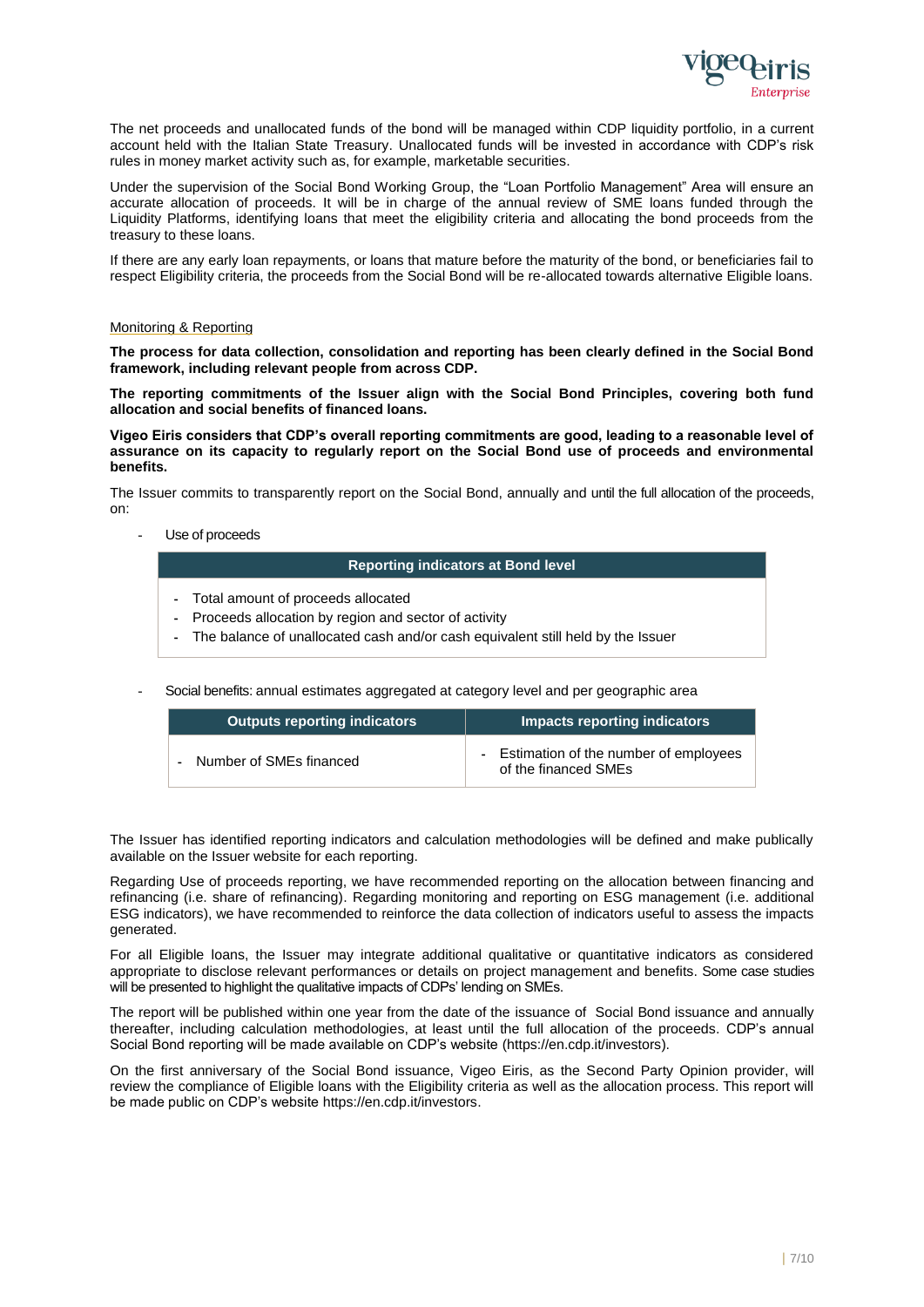

## **METHODOLOGY**

In Vigeo Eiris' view, Environmental, Social and Governance (ESG) factors are intertwined and complementary. As such they cannot be separated in the assessment of ESG management in any organization, activity or transaction. In this sense, Vigeo Eiris writes an opinion on the Issuer's Corporate Social Responsibility as an organization, and on the objectives, management and reporting of the projects to be (re)financed by this transaction.

Vigeo Eiris' methodology to define and to assess corporate's ESG performance is based on criteria aligned with public international standards, in compliance with the ISO 26000 guidelines, and organized in 6 domains: Environment, Human Resources, Human Rights, Community Involvement, Business Behavior and Corporate Governance. The evaluation framework has been customized regarding material issues, based on the *Specific Purpose Banks & Agencies* assessment framework, projects specificities and emerging issues.

Vigeo Eiris reviewed information provided by the Issuer, press content providers and stakeholders (partnership with Factiva Dow Jones: access to the content of 28,500 publications worldwide from reference financial newspapers to sector-focused magazines, local publications or Non-Government Organizations). Information gathered from these sources will be considered as long as they are public, documented and traceable. Vigeo Eiris has reviewed documents and websites of the Issuer (2016-2020 Business Plan, Credit Policy, D.L. 30/09/2003, n. 269, Principles for Corporate Governanance and Responsible Investments, CDP-ABI Agreement August  $5<sup>th</sup>$  2014 about the Liquidity Platforms), related to the Bond evaluation and interviewed members from several departments of the Issuer.

Our research and rating procedures are subject to internal quality control at three levels (analysts, heads of cluster sectors, internal review by the audit department for second party opinions) complemented by a final review and validation by the Direction of Methods. A right of complaint and recourse is guaranteed to all companies under our review, including three levels: first, the team linked to the company, then the Direction of Methods, and finally Vigeo Eiris' Scientific Council. All collaborators are signatories of Vigeo Eiris' Code of Ethics.

## **Part I. ISSUER**

*NB : The Issuer performance, i.e., commitments, processes, results of the Issuer, related to ESG issues have been assessed through a complete process of rating and benchmark developed by Vigeo Eiris Rating. Furthermore, this assessment has been completed by Vigeo Eiris Enterprise based on additional public information and stakeholders' views and opinion collected from public documentation.*

## Level of the Issuer's ESG performance

CDP has been evaluated by Vigeo Eiris on its Corporate Social Responsibility (CSR) performance, based on 16 relevant ESG drivers organized in the 6 sustainability domains. CDP's performance has been assessed by Vigeo Eiris on the basis of its:

- Leadership: relevance of the commitments (content, visibility and ownership).
- Implementation: coherence of the implementation (process, means, control/reporting).
- Results: indicators, stakeholders feedbacks and controversies.
- Scale for assessment of ESG performance: Advanced, Good, Limited, Weak.

Stakeholder-related ESG controversies and involvement in controversial activities

A controversy is an information, a flow of information, or a contradictory opinion that is public, documented and traceable, allegation against an Issuer on corporate responsibility issues. Such allegations can relate to tangible facts, be an interpretation of these facts, or constitute an allegation on unproven facts.

Vigeo Eiris provides an opinion on companies' controversies risks mitigation based on the analysis of 3 factors:

- Severity: the more a controversy will relate to stakeholders' fundamental interests, will prove actual corporate responsibility in its occurrence, and will have adverse impacts for stakeholders and the company, the highest its severity. Severity assigned at corporate level will reflect the highest severity of all cases faced by the company (scale: Minor, Significant, High, Critical).
- Responsiveness: ability demonstrated by an Issuer to dialogue with its stakeholders in a risk management perspective and based on explanatory, preventative, remediating or corrective measures. At corporate level, this factor will reflect the overall responsiveness of the company for all cases faced (scale: Proactive, Remediate, Reactive, Non Communicative).
- Frequency: reflects for each ESG challenge the number of controversies faced. At corporate level, this factor reflects on the overall number of controversies faced and scope of ESG issues impacted (scale: Isolated, Occasional, Frequent, Persistent).

The impact of a controversy on a company's reputation reduces with time, depending on the severity of the event and the company's responsiveness to this event. Conventionally, Vigeo Eiris' controversy database covers any controversy with Minor or Significant severity during 24 months after the last event registered and during 48 months for High and Critical controversies.

In addition, 15 controversial activities have been analysed following 30 parameters to verify if the company is involved in any of them. The company's level of involvement (Major, Minor, No) in a controversial activity is based on:

- An estimation of the revenues derived from controversial products or services.
- The precise nature of the controversial products or services provided by the company.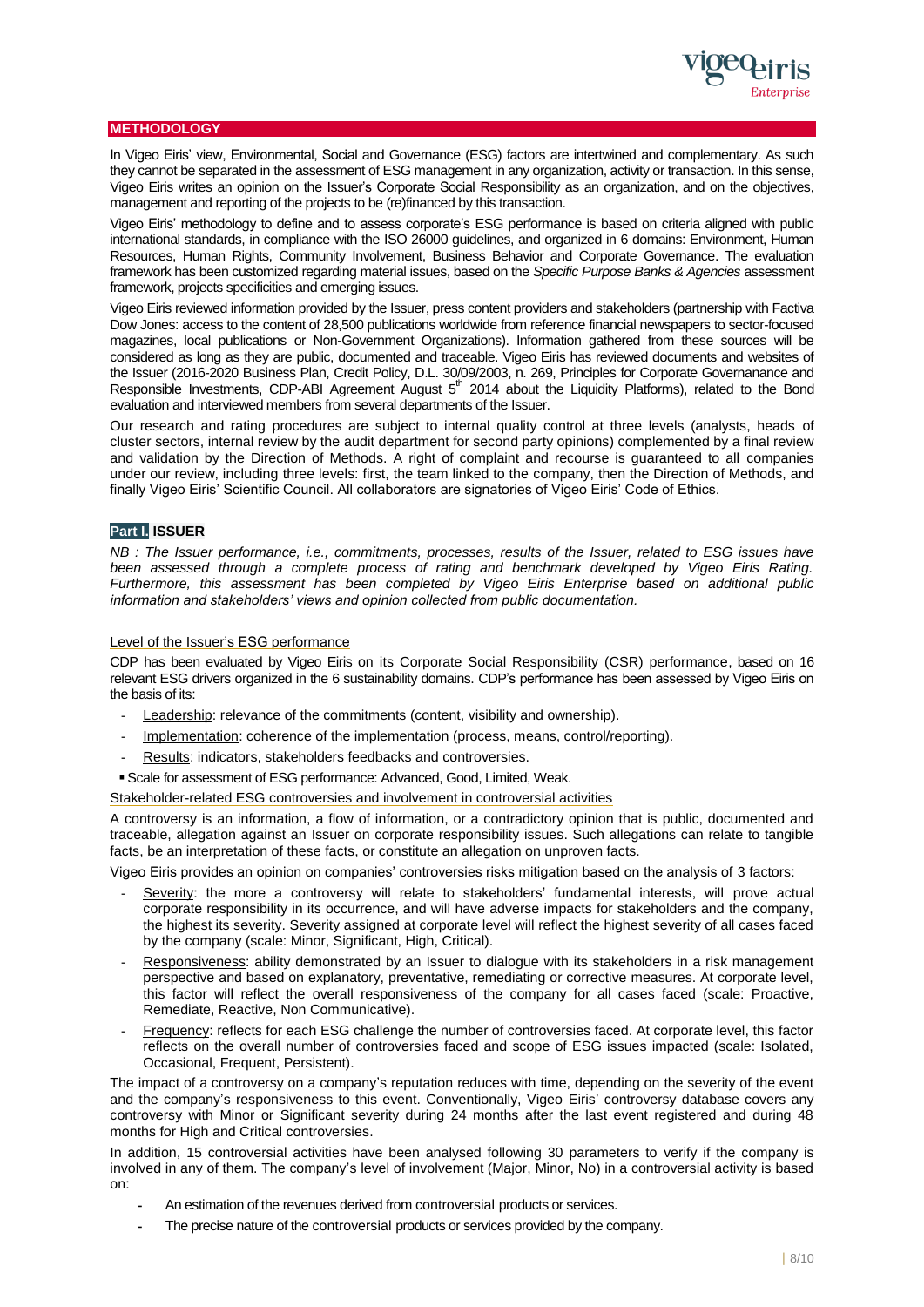

## **Part II. ISSUANCE**

*The Social Bond framework has been evaluated by Vigeo Eiris according to the Social Bond Principles and our methodology based on international standards and sector guidelines applying in terms of ESG management and assessment.*

### Use of proceeds

The use of proceeds requirements are defined to ensure that the funds raised are used to finance and/or refinance an Eligible Projects and are traceable within the issuing organisation. Each Project endorsed shall comply with at least one of the Eligible Projects category definition in order to be considered as an Eligible Project. Vigeo Eiris evaluates the relevance, visibility, and measurability of the associated environmental and/or social objectives. The sustainability purpose of the Social Bond related Eligible Projects has been precisely defined, with regard to the Issuer's commitments, and assessed based on the described and estimated benefits of Eligible Projects. The contribution of Eligible Projects to sustainable development is evaluated based on the United Nations Sustainable Development Goals.

#### Process for project evaluation and selection

The evaluation and selection process has been assessed by Vigeo Eiris regarding its transparency, governance and efficiency. The relevance and exhaustiveness of selection criteria and associated supporting elements integrated in the Social Bond framework, and the coherence of the process are analysed based on material issues considered in Vigeo Eiris' methodology.

#### Management of proceeds

The rules for the management of proceeds and the allocation process have been evaluated by Vigeo Eiris regarding their transparency, coherence and efficiency.

#### Reporting

Reporting indicators, processes and methodologies are defined by the Issuer to enable annual reporting on fund allocation, social benefits (output and impact indicators) and on the responsible management of the Eligible Projects financed by the Social Bond proceeds, collected at project level and potentially aggregated at Bond level. Vigeo Eiris has evaluated the relevance of the reporting framework according to three principles: transparency, exhaustiveness and effectiveness.

- Scale of assessment for processes and commitments: Weak, Limited, Good, Advanced.
- Scale of level of assurance on Issuer's capacity: Reasonable, Moderate, Weak.

#### **VIGEO EIRIS' ASSESSMENT SCALES**

|         | Performance evaluation                                                                                                                                                                                                                                      |  |            | Level of assurance     |  |
|---------|-------------------------------------------------------------------------------------------------------------------------------------------------------------------------------------------------------------------------------------------------------------|--|------------|------------------------|--|
|         | Advanced Advanced commitment; strong evidence of command<br>over the issues dedicated to achieving the objective of<br>responsibility. Reasonable level<br>social<br>risk<br>of<br>management and using innovative methods to anticipate<br>emerging risks. |  | Reasonable | Ał<br>pr<br>οf         |  |
| Good    | Convincing commitment; significant and consistent<br>evidence of command over the issues. Reasonable level<br>of risk management.                                                                                                                           |  | Moderate   | С<br>wi<br>ob<br>fra   |  |
| Limited | Commitment to the objective of social responsibility has<br>been initiated or partially achieved; fragmentary evidence<br>of command over the issues. Limited to weak level of risk<br>management.                                                          |  | Weak       | La<br>ino<br>pri<br>ev |  |
| Weak    | Commitment to social responsibility is non-tangible; no<br>evidence of command over the issues. Level of insurance<br>of risk management is weak to very weak.                                                                                              |  |            |                        |  |

|            | Level of assurance                                                                                                                    |  |  |
|------------|---------------------------------------------------------------------------------------------------------------------------------------|--|--|
| Reasonable | Able to convincingly conform to the<br>prescribed principles and objectives<br>of the evaluation framework                            |  |  |
| Moderate   | Compatibility or partial convergence<br>with the prescribed principles and<br>objectives of the evaluation<br>framework               |  |  |
| Weak       | Lack or unawareness<br>of.<br>- or<br>incompatibility with the prescribed<br>principles and objectives of the<br>evaluation framework |  |  |